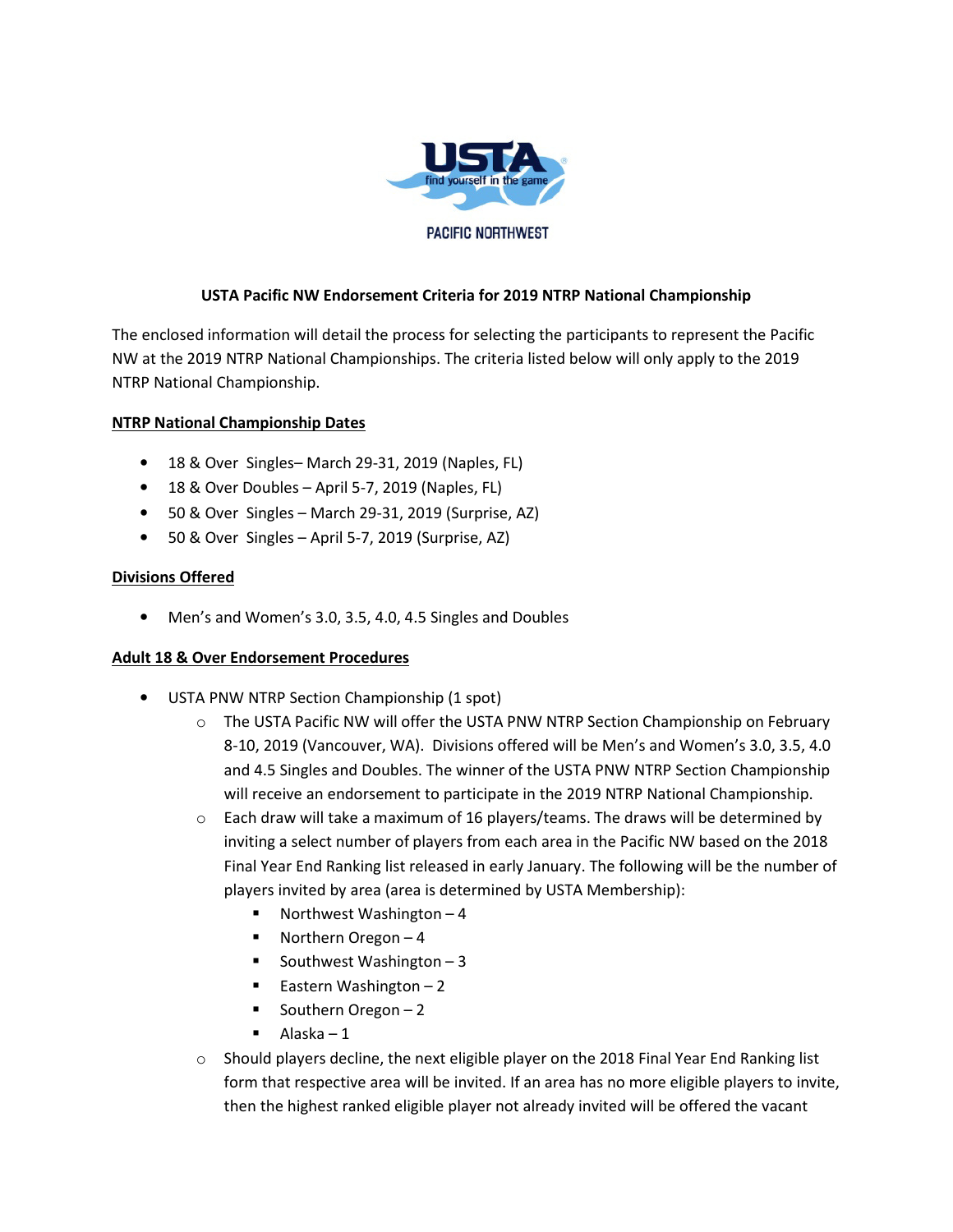spot. This process will continue until a draw of 16 has been completed or it has been determined that there are not enough interested players to complete a draw of 16.

- Final Year End Ranking (1 spot)
	- $\circ$  The USTA Pacific NW Adult Competition Manager will endorse one singles player using the Final Year End Ranking list released in January 2019. The top ranked player will be invited. If a player declines or if the top ranked player won the USTA PNW NTRP Section Championship, the next highest qualified player on the Final Year End Ranking list will be invited. This process will continue until two singles players accept the invitation.
	- $\circ$  The USTA Pacific NW Adult Competition Manager will endorse one doubles team using the Final Year End Ranking list released in January 2019. The top ranked player will be invited. If a player declines or if the top ranked player won the USTA PNW NTRP Section Championship, the next highest qualified player on the Final Year End Ranking list will be invited. This process will continue until one doubles player accepts the invitation. A doubles player may choose their partner as long as they are listed anywhere on the 2019 Final Year End Ranking list.

# **Adult 50 & Over Endorsement Procedures**

- USTA PNW NTRP Section Championship (1 spot)
	- o The USTA Pacific NW will offer the USTA PNW NTRP Section Championship in February 8-10, Divisions offered will be Men's and Women's 3.0, 3.5, 4.0 and 4.5 Singles and Doubles. The winner of the USTA PNW NTRP Section Championship will receive an endorsement to participate in the 2019 NTRP National Championship.
	- $\circ$  Each draw will take a maximum of 16 players/teams. The draws will be determined by inviting a select number of players from each area in the Pacific NW based on the 2018 Final Year End Ranking list released in early January. The following will be the number of players invited by area (area is determined by USTA Membership):
		- Northwest Washington  $-4$
		- Northern Oregon 4
		- Southwest Washington  $-3$
		- Eastern Washington  $-2$
		- Southern Oregon  $-2$
		- $\blacksquare$  Alaska 1
	- $\circ$  Should players decline, the next eligible player on the 2018 Final Year End Ranking list form that respective area will be invited. If an area has no more eligible players to invite, then the highest ranked eligible player not already invited will be offered the vacant spot. This process will continue until a draw of 16 has been completed or it has been determined that there are not enough interested players to complete a draw of 16.
- Final Year End Ranking (1 spot)
	- $\circ$  The USTA Pacific NW Adult Competition Manager will endorse one singles player using the Final Year End Ranking list released in January 2019. The top ranked player will be invited. If a player declines or if the top ranked player won the USTA PNW NTRP Section